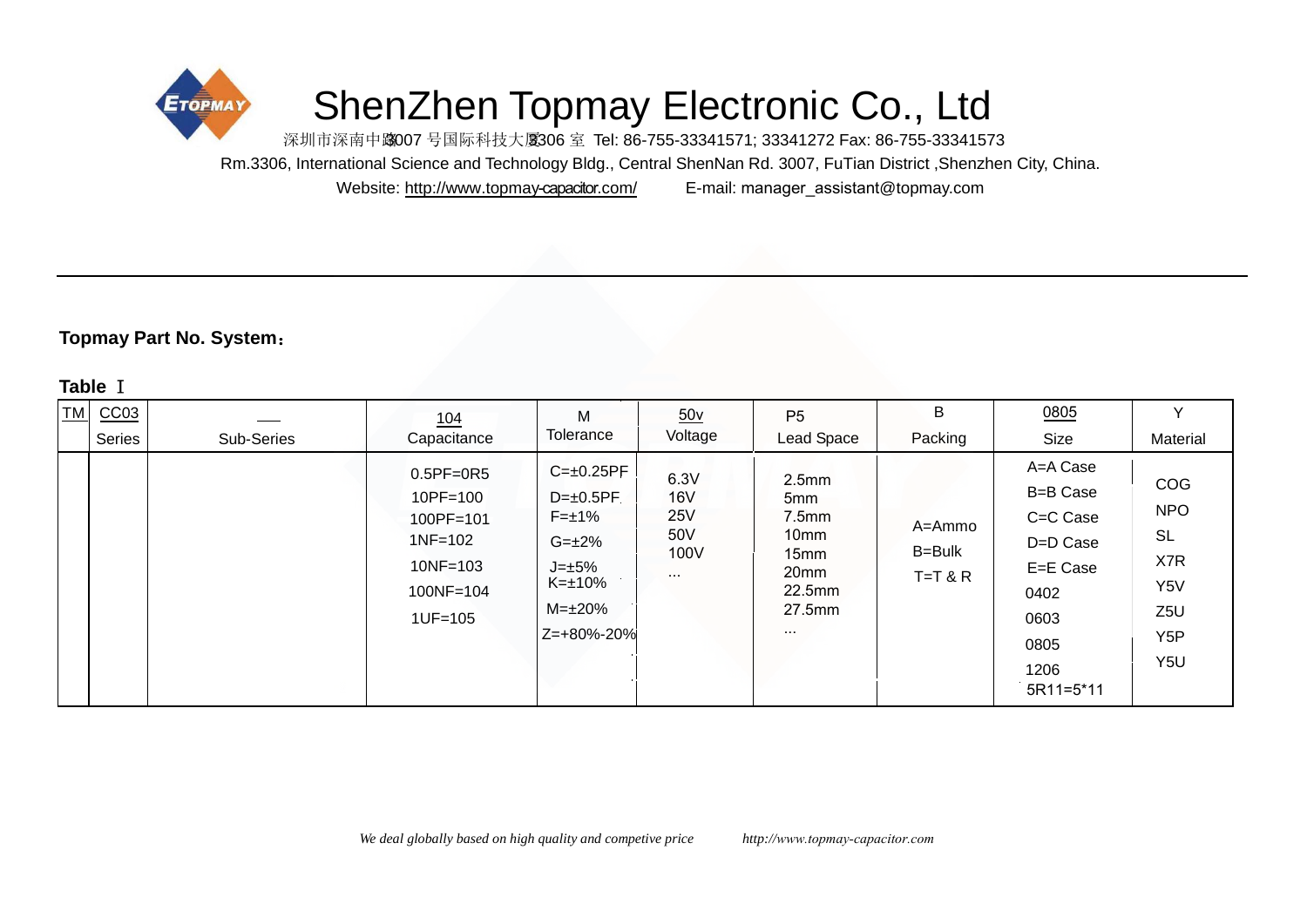## **Table II**

#### **TMC Series Ceramic Capacittor** 陶瓷电容

| TMCC01 | Ceramic Disc Capacitor                         | 圆片瓷介电容                                                    |
|--------|------------------------------------------------|-----------------------------------------------------------|
| TMCC02 |                                                | High Voltage Ceramic Disc Capacitor 高压圆片瓷介电容 (大于或等于 500V) |
|        | Safety Ceramic Disc Capacitor 安规圆片瓷介电容         |                                                           |
| TMCC03 | Radial Multilayer Ceramic Capacitor 插件的多层陶瓷电容, | 独石电容                                                      |
| TMCC04 | Axial Multilayer Ceramic Capacitor             | 轴向的多层陶瓷电容                                                 |
| TMCC05 | <b>SMD Multilayer Ceramic Capacitor</b>        | 贴片陶瓷电容                                                    |

#### **TMT Series Tantalum Capacitor** 钽电容

| TMCT01 | Radial Tantalum Capacitor 插件钽电容 |
|--------|---------------------------------|
| TMCT02 | SMD Tantalum Capacitor 贴片钽电容    |

# **TMF Series Film Capacitor** 薄膜电容 TMCF01 Polyester Film Capacitor(PEI) 聚酯膜电容----CL11, 麦拉电容 TMCF02 Polyester Film Capacitor(PEN) TMCF03 Metallized Polyester Film Capacitor(MEF) 金属化聚酯膜电容---MKT, CL21 TMCF04 Metallized Polyester Film Capacitor For AC TMCF05 **Miniature Metallized Polyester Film Capacitor(MEF Mini)** 超小型的金属化聚酯膜电容 TMCF06 Metallized Polyester Film Capacitor Box Type(MEB) 盒式的金属化聚酯膜电容 TMCF07 **Mini Box 5mm Metallized Polyester Film Capacitor** 超小型 5mm 盒式的金属化聚酯膜电容 TMCF08 Metallized Polyester Film X2 Capacitor TMCF09 Metallized Polyester Film Capacitor Stacked Type TMCF10 Metallized Polyester Film Capacitor Stacked Box Type TMCF11 **Metallized Polyester Film Capacitor Axial Type(MET/MEA)** 轴向的金属化聚酯膜电容—CL20 TMCF12 Polypropylene Film Capacitor(PPI)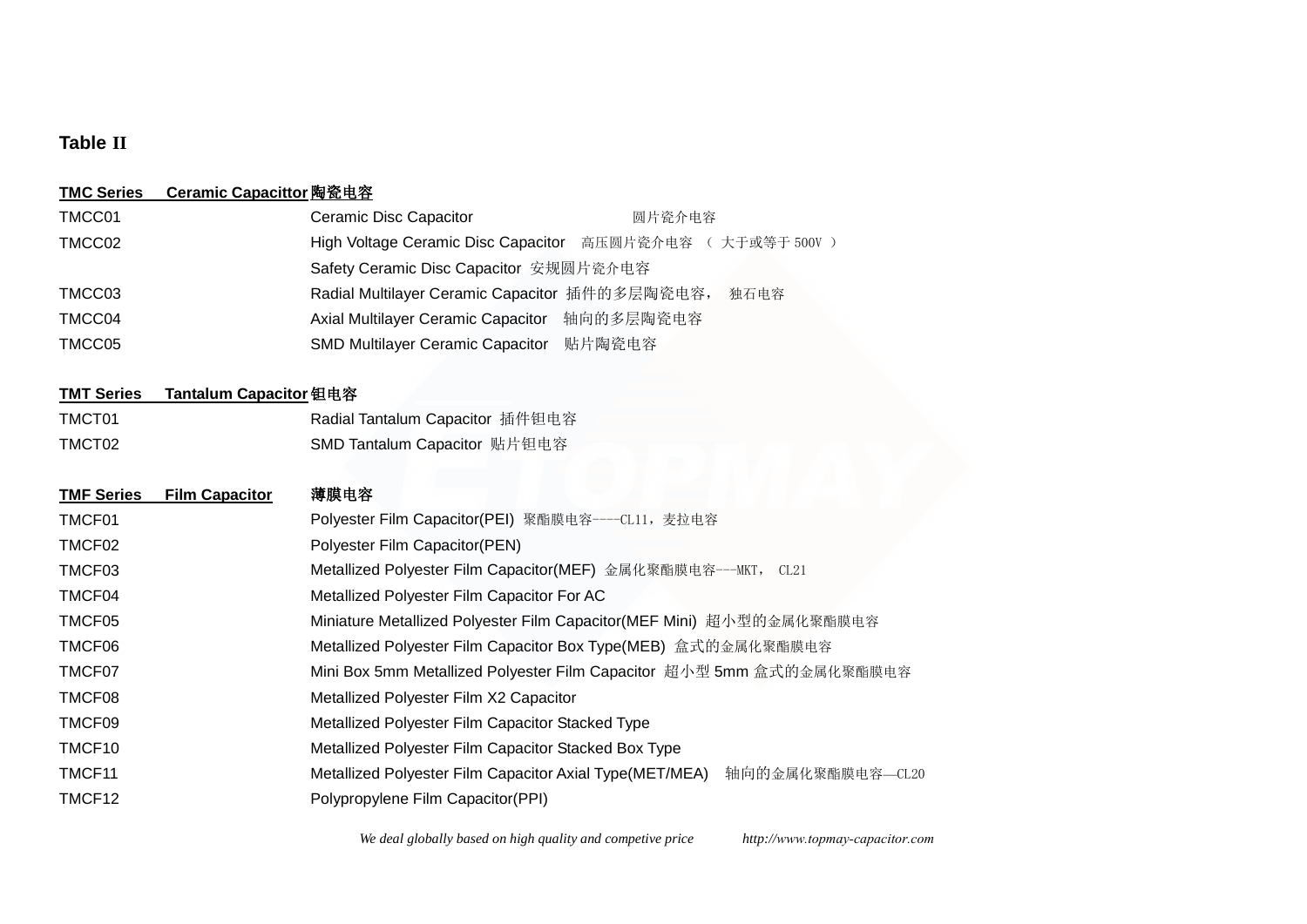| TMCF <sub>13</sub> | Polypropylene Film Capacitor(PPN) 聚丙烯膜电容                                            |
|--------------------|-------------------------------------------------------------------------------------|
| TMCF14             | High Voltage Polypropylene Film Capacitor(PPS) 高压聚丙烯膜电容                             |
| TMCF15             | Metallized Polypropylene Film Capacitor(MPP) 金属化聚丙烯膜电容—MKP—CBB21                    |
| TMCF16             | Metallized Polypropylene Film Capacitor For AC                                      |
| TMCF17             | Metallized Polypropylene Film Capacitor Box Type(MPB) 盒式的金属化聚丙烯膜电容                  |
| TMCF18             | Metallized Polypropylene Film X2 Capacitor 金属化聚丙烯膜 X2 电容                            |
| TMCF19             | X2Y2 Inhibiting Electromagnetic Interference from Power Supply                      |
| TMCF20             | Metallized Polypropylene Film Capacitor Axial Type(MPT/MPA) 轴向的金属化聚丙烯膜电容            |
| TMCF21             | High Voltage Metallized Polypropylene Film Capacitor Axial Type (CBB90)             |
| TMCF22             | High Voltage High Current Metallized Polypropylene Film Capacitor Axial Type(CBB91) |
| TMCF23             | Metallized Polypropylene Film Capacitor For AC(CBB60) --CBB60                       |
| TMCF24             | Metallized Polypropylene Film Capacitor For AC(CBB60H)                              |
| TMCF25             | Metallized Polypropylene Film Capacitor For AC(CBB61) -- CBB61                      |
| TMCF26             | Metallized Polypropylene Film Capacitor For AC(CBB65) -- CBB65                      |
| TMCF27             | Metallized Polypropylene Film Capacitor For Lamp(CBB80)                             |
| TMCF28             | R.C modules (Electronic arc deflector)                                              |

## **TME Series Aluminum Electrolytic Capacitor** 铝电解电容

| TMCE01             | Standard Aluminum Electrolytic Capacitor 85C                            |
|--------------------|-------------------------------------------------------------------------|
| TMCE02             | Aluminum Electrolytic Capacitor 105℃ 标准铝电解电容                            |
| TMCE03             | 2000 Hours Aluminum Electrolytic Capacitor 85°C                         |
| TMCE04             | 2000Hours Aluminum Electrolytic Capacitor 105℃ 2000 小时寿命的铝电解电容          |
| TMCE05             | Low Leakage Aluminum Electrolytic Capacitor 低漏电的铝电解电容                   |
| TMCE06             | Bi-Polar Aluminum Electrolytic Capacitor 85C                            |
| TMCE07             | Bi-Polar Aluminum Electrolytic Capacitor 105C 双极性铝电解电容                  |
| TMCE08             | Low Impedance Aluminum Electrolytic Capacitor 85C                       |
| TMCE09             | Low Impedance Aluminum Electrolytic Capacitor 105C 低阻抗铝电解电容             |
| TMCE <sub>10</sub> | Miniature Size 5mm Aluminum Electrolytic Capacitor 85C                  |
| TMCE <sub>11</sub> | Miniature Size 5mm Aluminum Electrolytic Capacitor 105C 超小型 5mm 高度铝电解电容 |

*We deal globally based on high quality and competive price http://www.topmay-capacitor.com*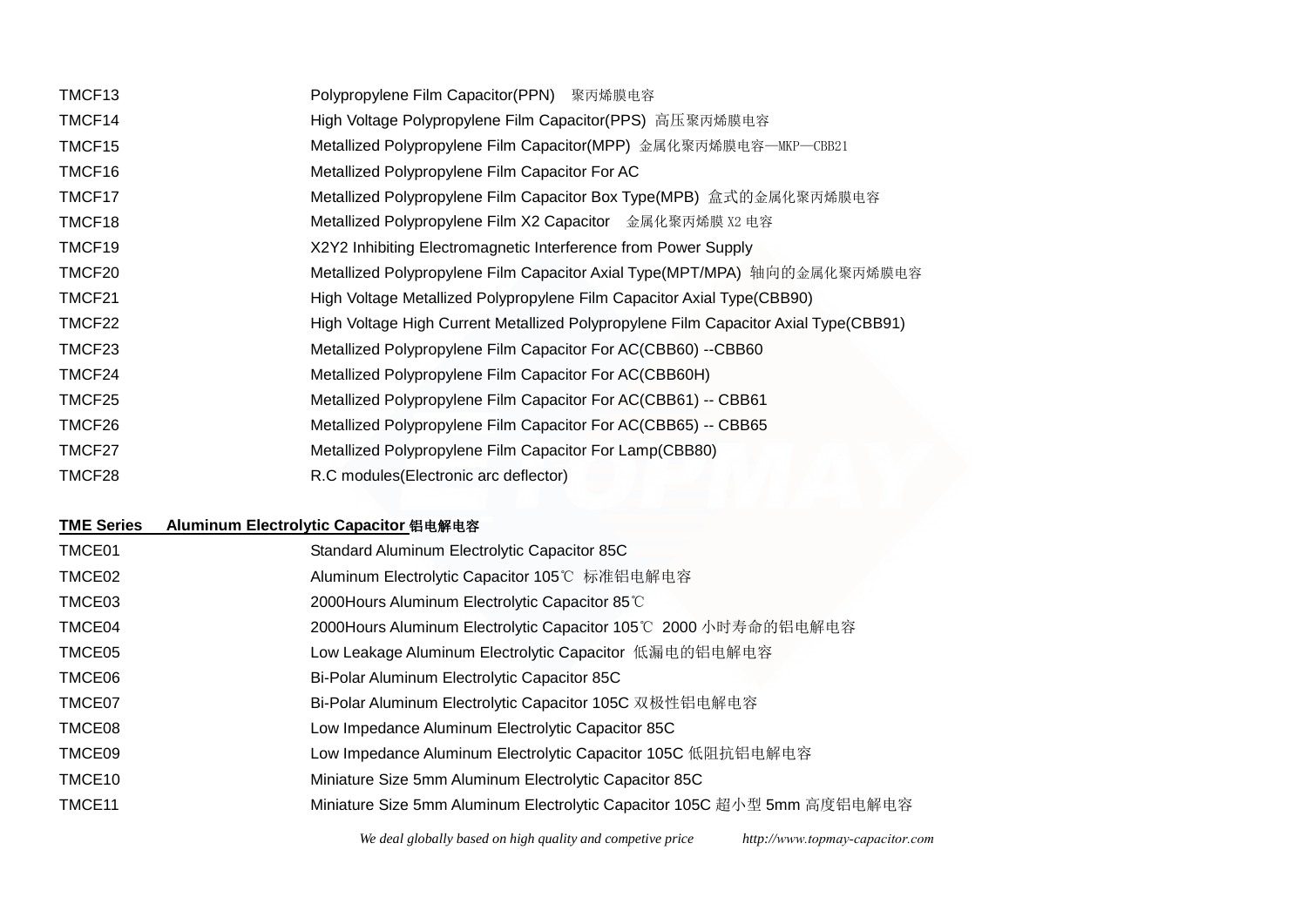| TMCE12 | Miniature Size 7mm Aluminum Electrolytic Capacitor 85C                  |
|--------|-------------------------------------------------------------------------|
| TMCE13 | Miniature Size 7mm Aluminum Electrolytic Capacitor 105C 超小型 7mm 高度铝电解电容 |
| TMCE14 | Photo Flash Aluminum Electrolytic Capacitor 闪光灯铝电解电容                    |
| TMCE15 | Axial Standard Aluminum Electrolytic Capacitor 轴向铝电解电容                  |
| TMCE16 | 轴向的双极性铝电解电容<br>Axial Bi-Polar Aluminum Electrolytic Capacitor           |
| TMCE17 | Snap-In Terminal Aluminum Electrolytic Capacitor 85C                    |
| TMCE18 | Snap-In Terminal Aluminum Electrolytic Capacitor 105C 牛角铝电解电容           |
| TMCE19 | Lug Terminal Aluminum Electrolytic Capacitor 85C                        |
| TMCE20 | Lug Terminal Bi-Polar Aluminum Electrolytic Capacitor                   |
| TMCE21 | Screw Terminal Aluminum Electrolytic Capacitor 85C 螺栓铝电解电容              |
| TMCE22 | Screw Terminal Aluminum Electrolytic Capacitor 105C                     |
| TMCE23 | Standard SMD Aluminum Electrolytic Capacitor 85C 贴片铝电解电容                |
| TMCE24 | SMD Aluminum Electrolytic Capacitor 105C 贴片铝电解电容                        |
| TMCE25 | 2000Hours SMD Aluminum Electrolytic Capacitor 2000 小时贴片铝电解电容            |
| TMCE26 | Non-Polar SMD Aluminum Electrolytic Capacitor 无极性的贴片铝电解电容               |
| TMCE27 | Low Impedance SMD Aluminum Electrolytic Capacitor 低阻抗的贴片铝电解电容           |
|        |                                                                         |
|        |                                                                         |
|        |                                                                         |
|        |                                                                         |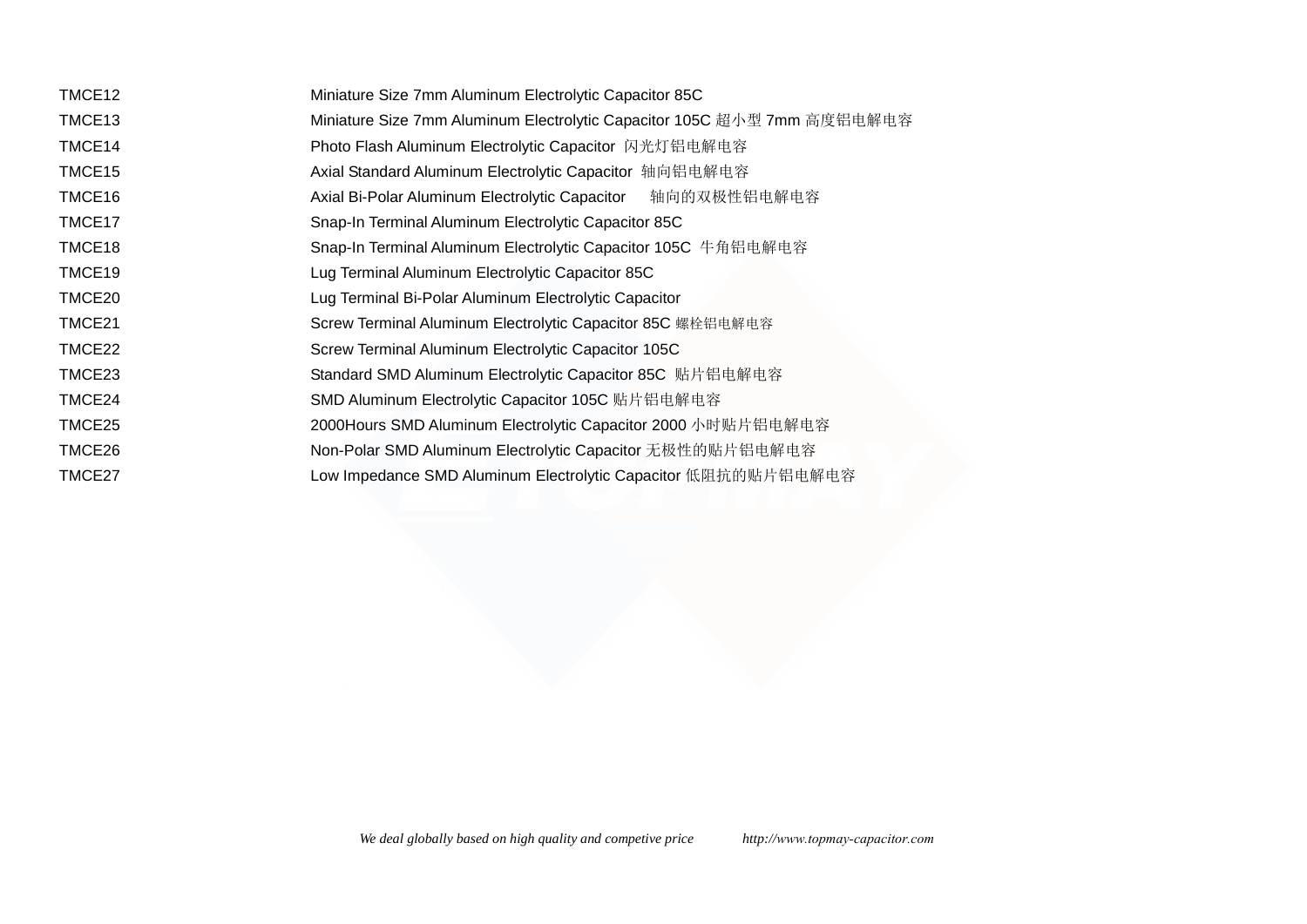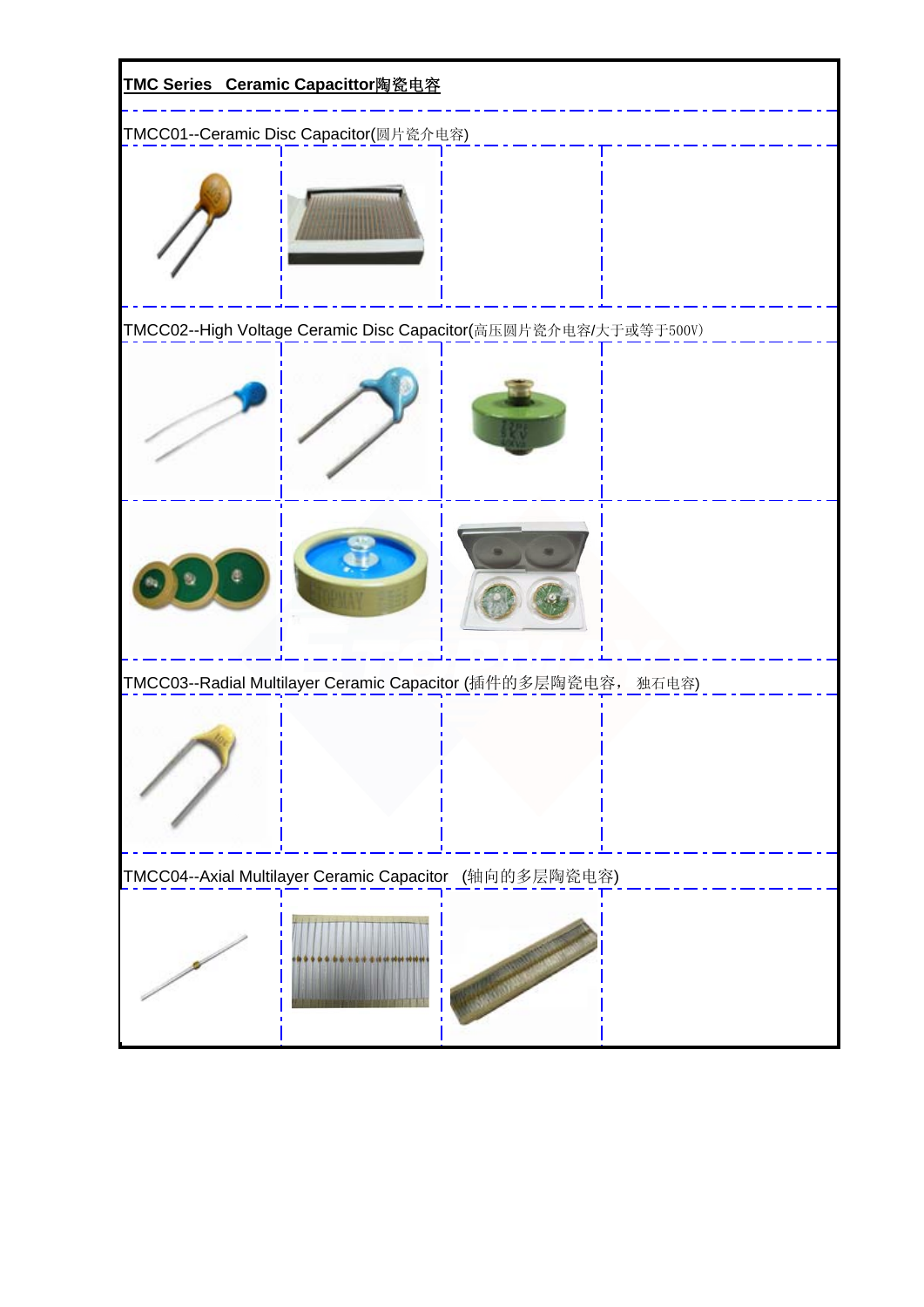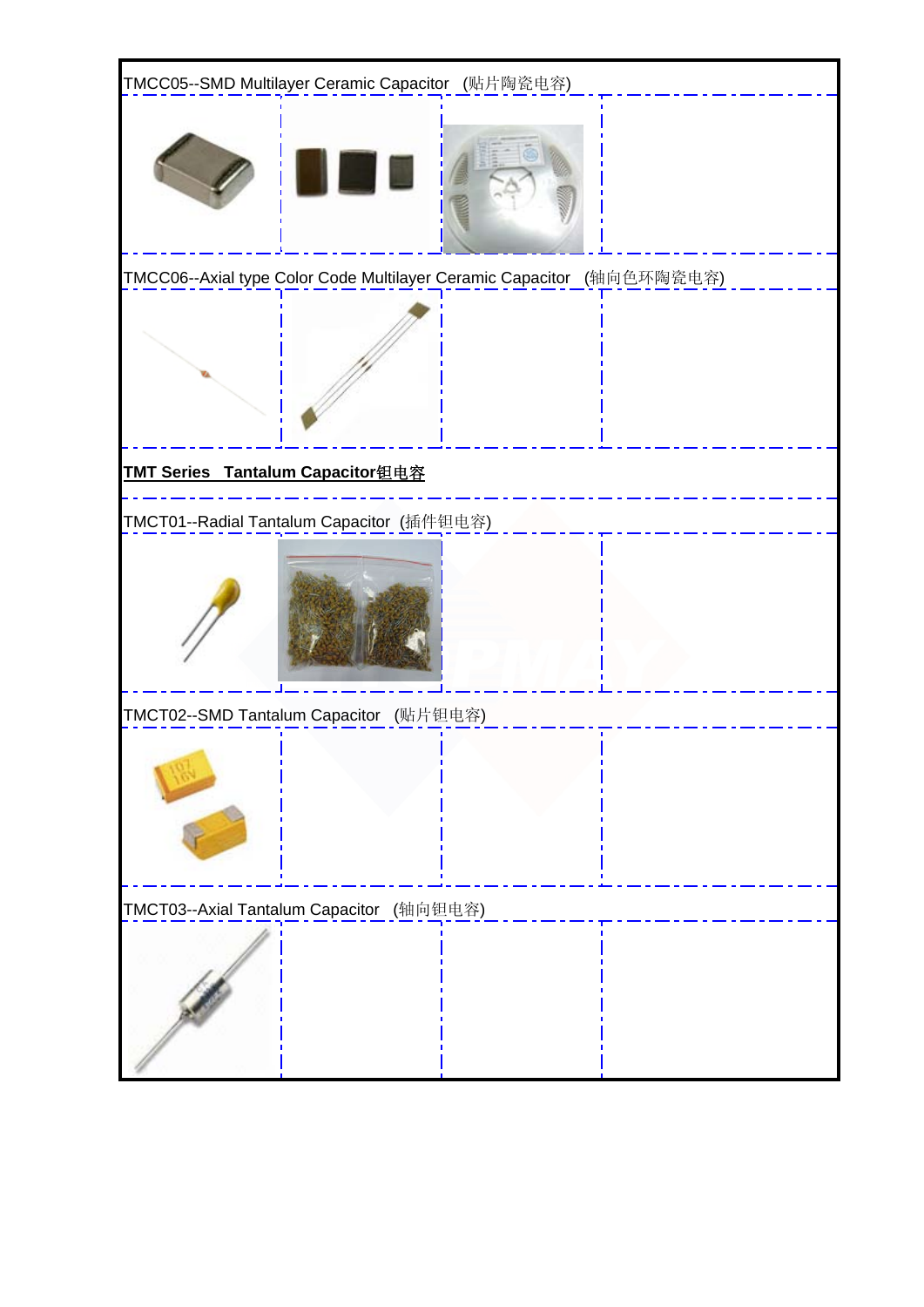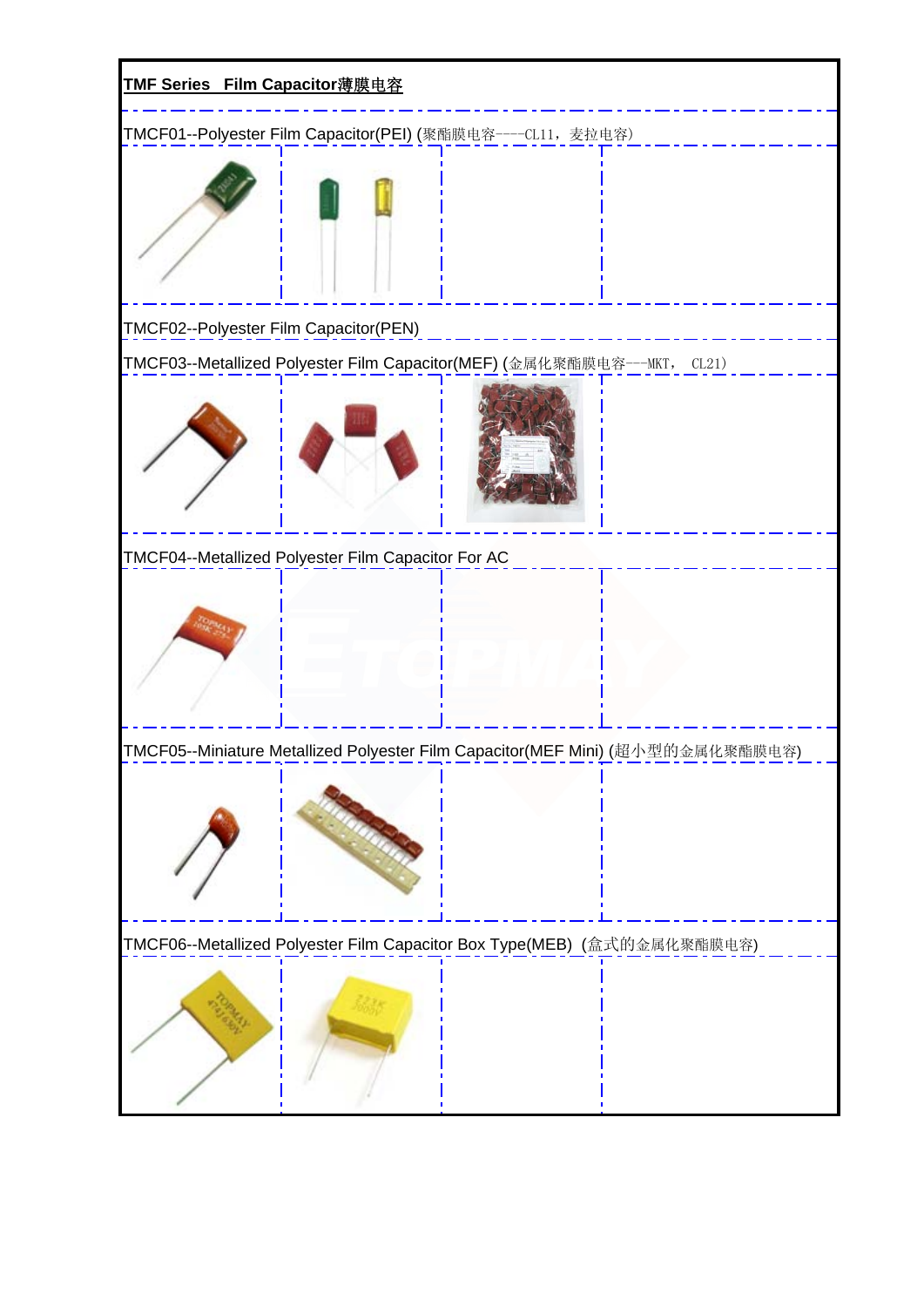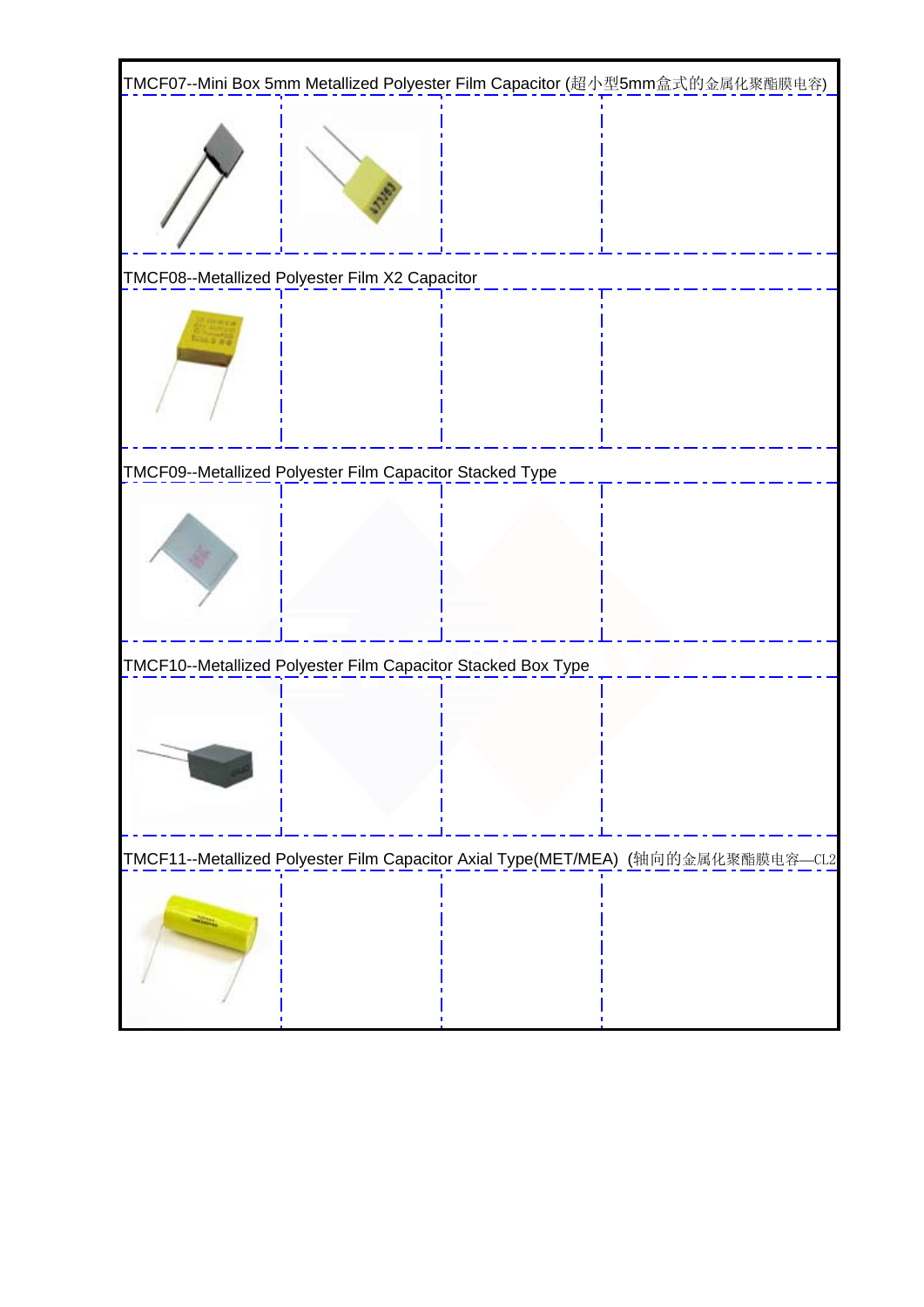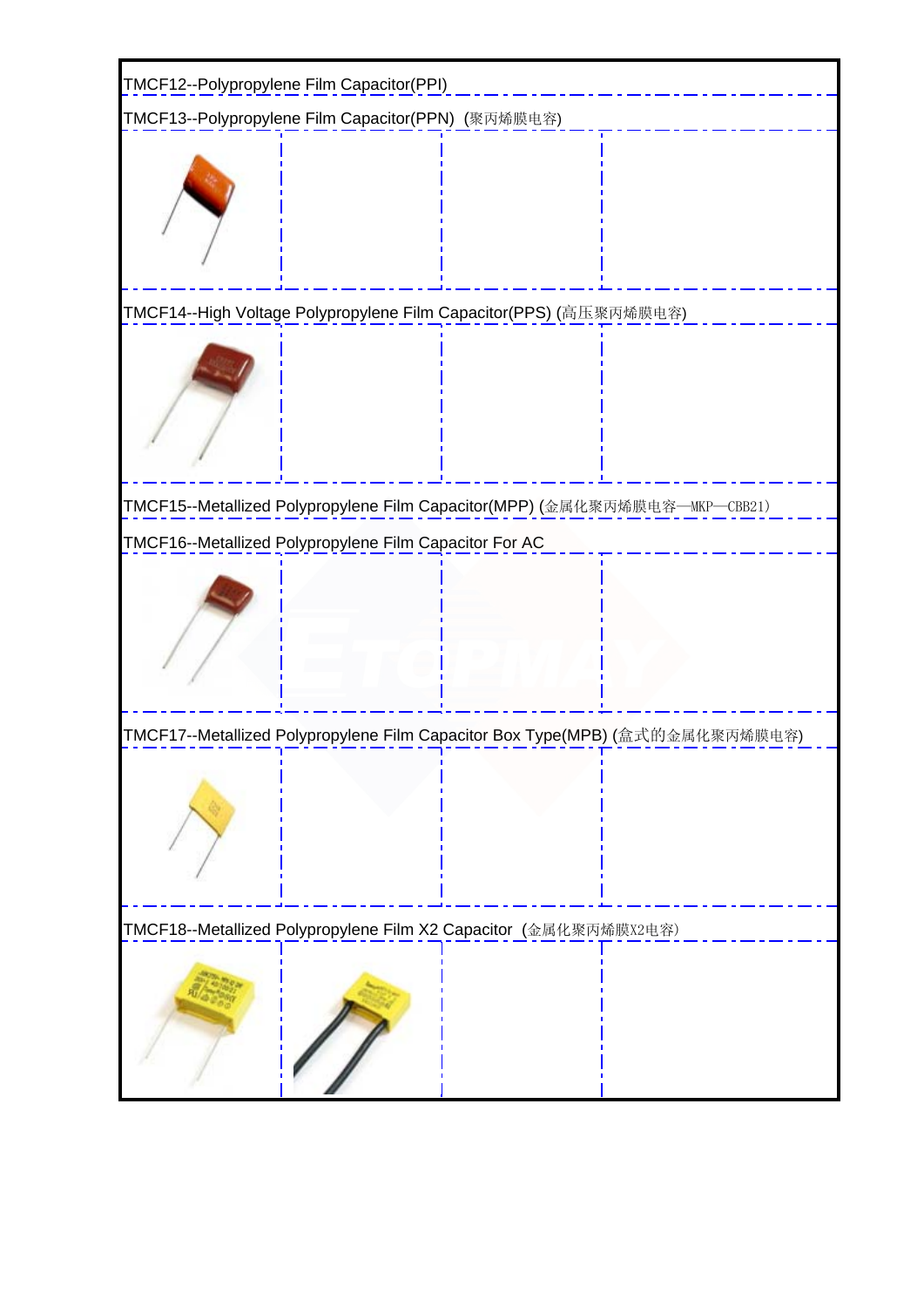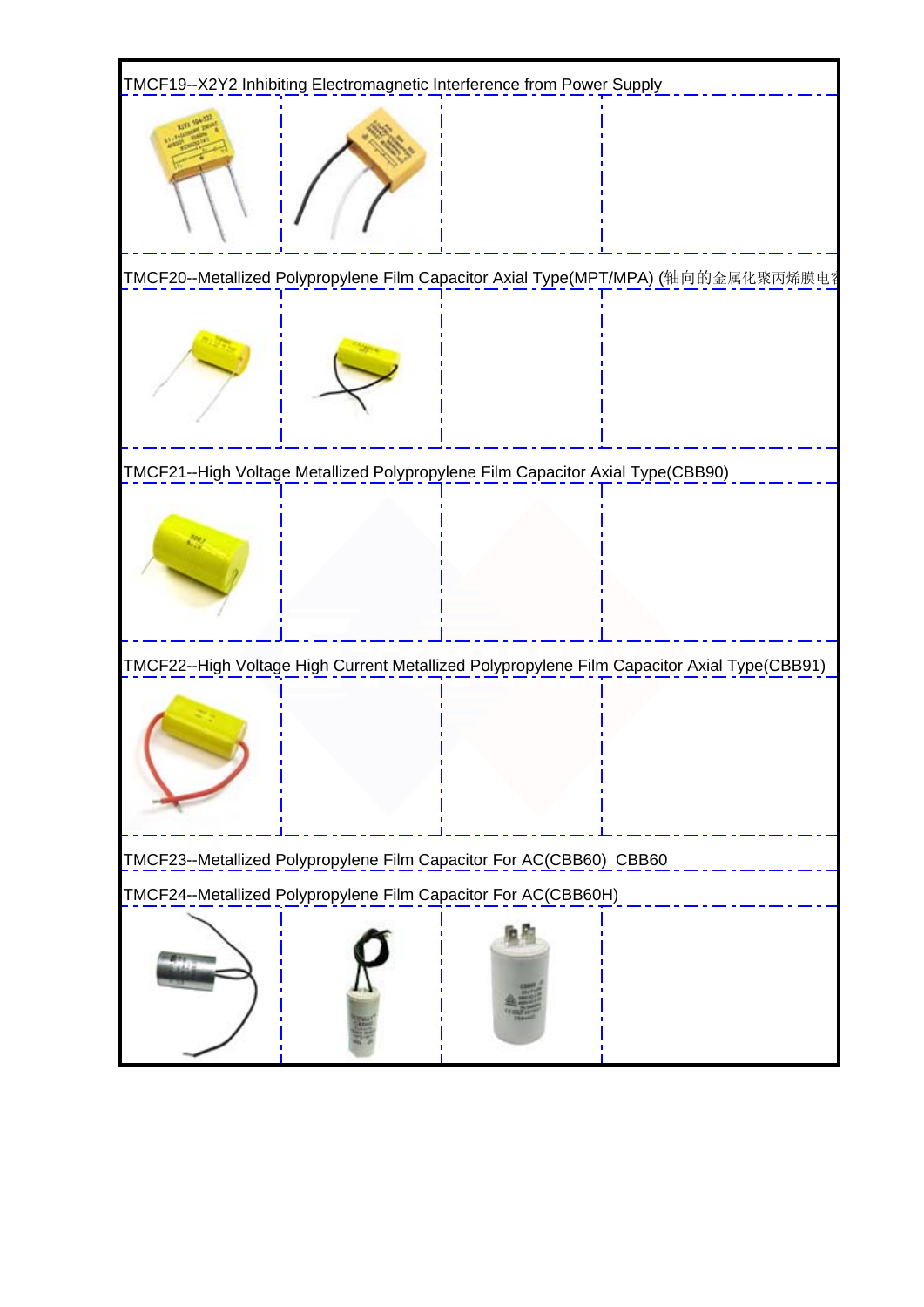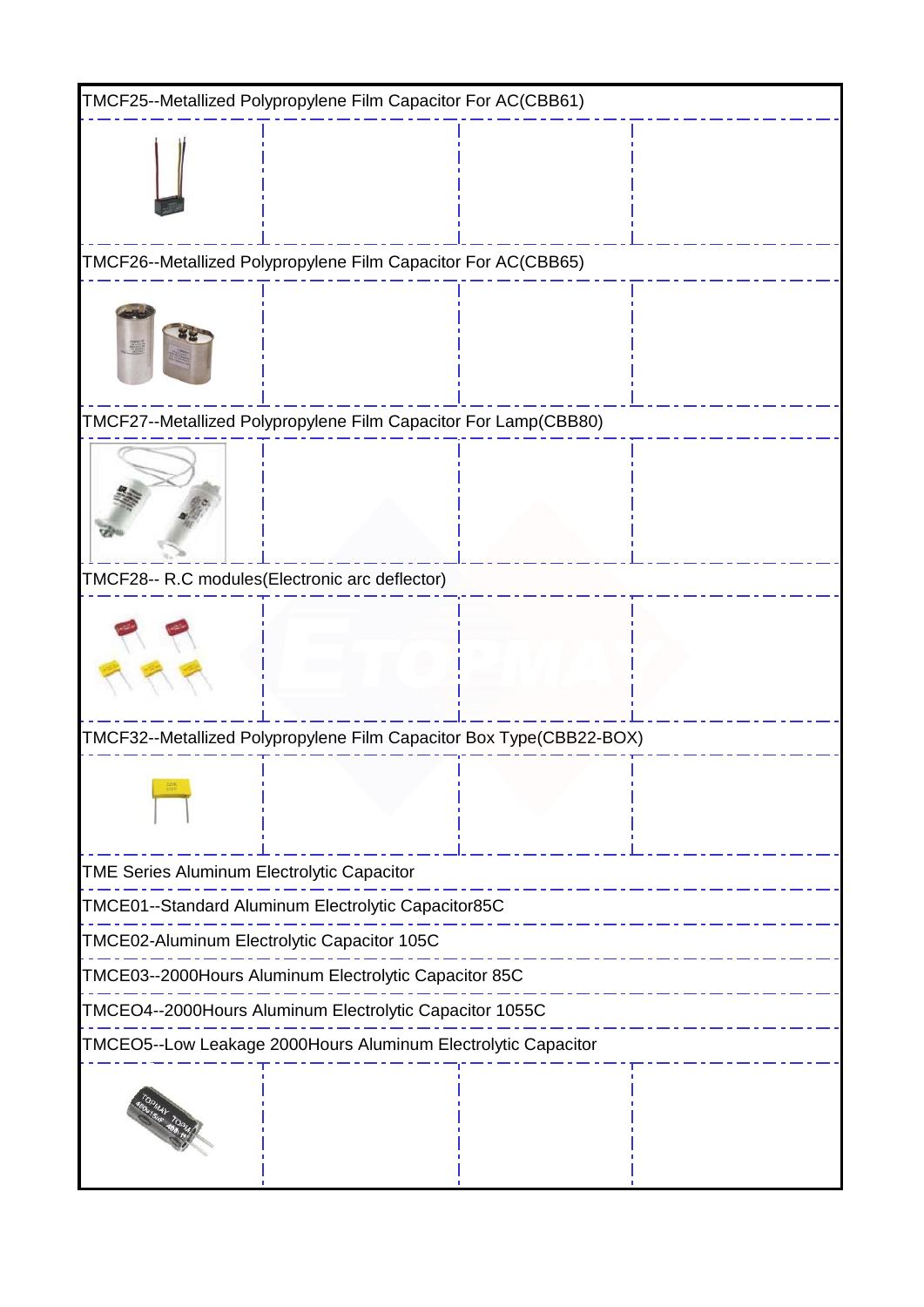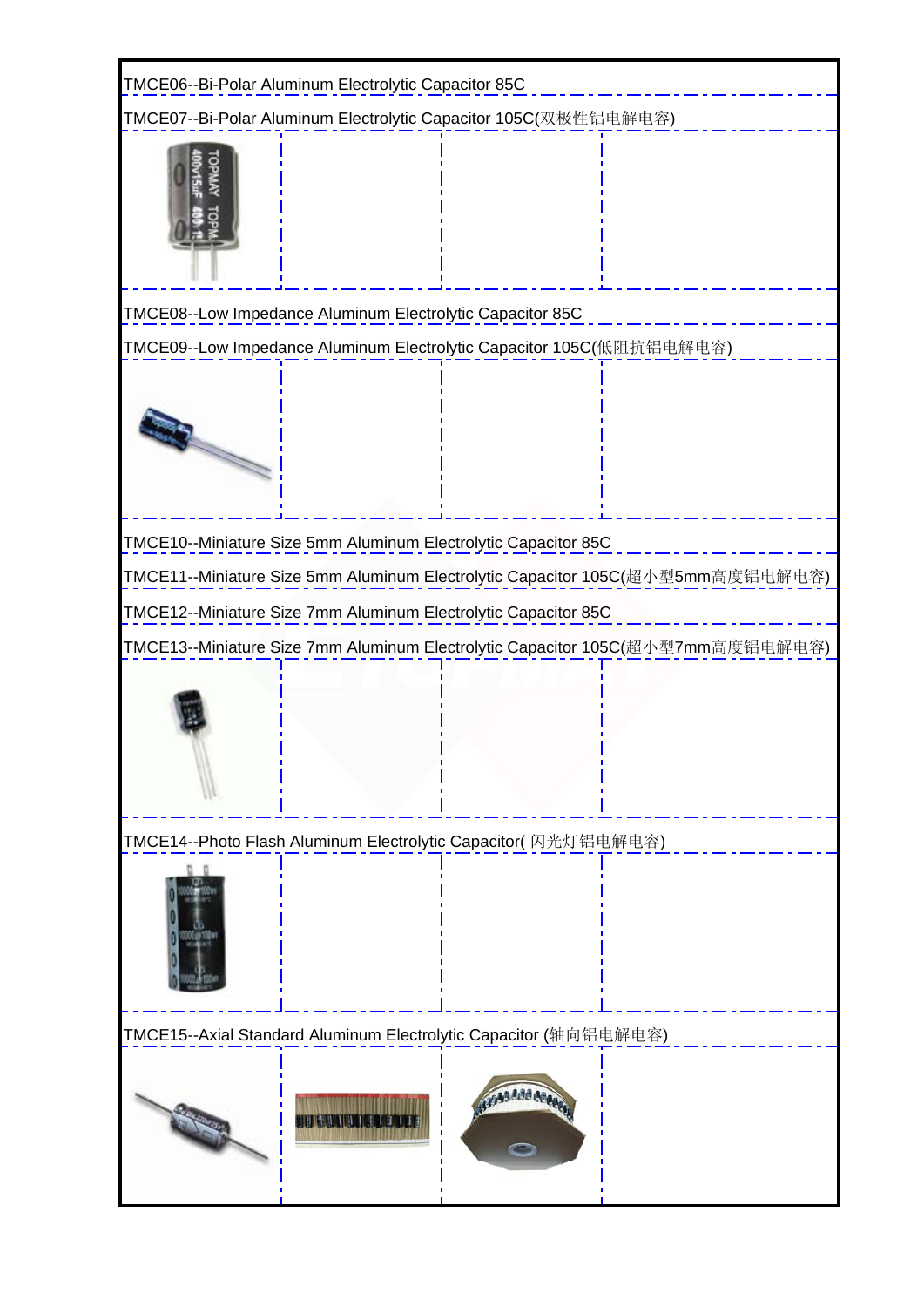